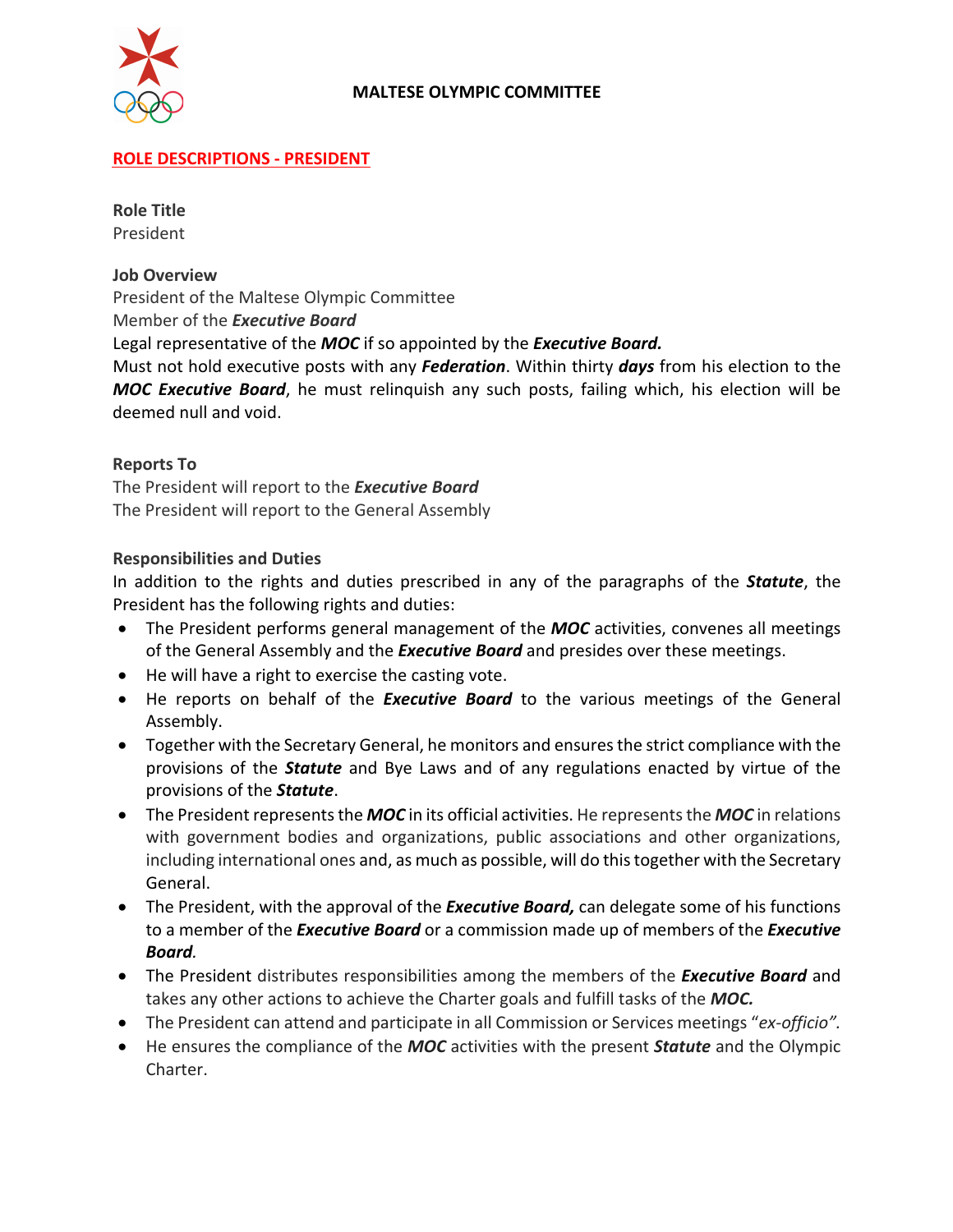

- Together with the *Executive Board* presents a Calendar of planned Games and Events on an Annual Basis.
- Together with the *Executive Board* develops and presents a Strategic Plan for the Quadrennial (or longer period).
- Makes use of the Systems in use (Such as Office 365) for the purpose of collaboration, documentation and to have a backup of the work being done.
- Together with the Secretary General, holds regular meetings with Administrator and Head of Operations to see developments done, issues to be discussed

The President, as part of the executive, shall

- Adopt the Code of Ethics
- Abide by Code of Conduct
- Declare any interests and potential conflict
- Declare Confidentiality of any issues
- Implement an Order of Business to be used

**Office Hours** Minimum 20 hours per week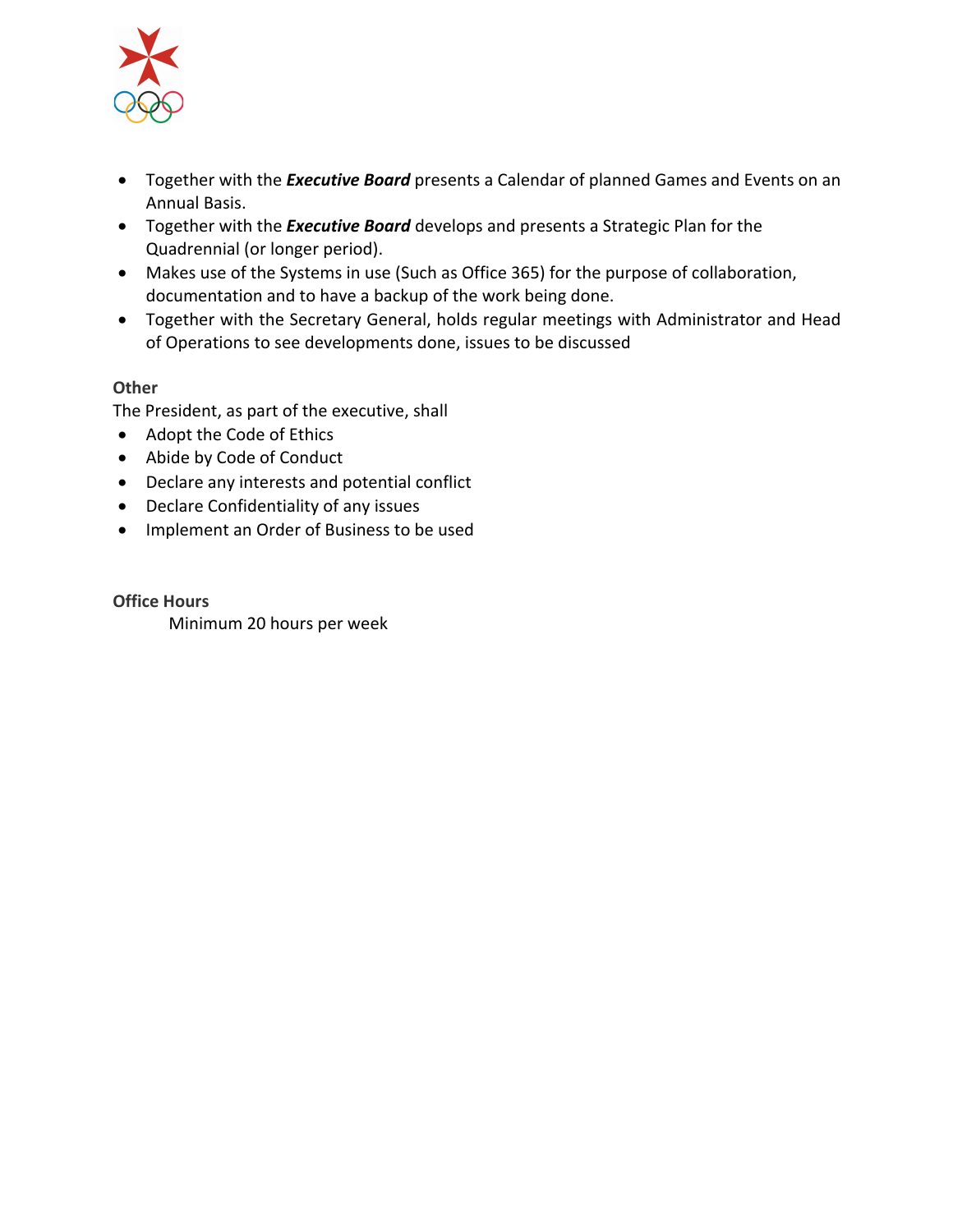

# **ROLE DESCRIPTIONS – DEPUTY PRESIDENT**

**Role Title** Deputy President

### **Job Overview**

Deputy President of the Maltese Olympic Committee Member of the *Executive Board*

## **Reports To**

The Deputy President will report to the *Executive Board* The Deputy President will report to the President

### **Responsibilities and Duties**

In addition to the rights and duties prescribed in any of the paragraphs of the *Statute*, the Deputy President has the following rights and duties:

- In the event that the President is unable to fulfil the duties of his office, the Deputy President replaces him and is vested with all the powers of the President.
- The Deputy President may exercise any powers and perform any duties that the *Executive Board* delegates to him.
- He will be responsible for the functioning of all commissions of the *MOC* and also to act as coordinator in respect of such *MOC* commissions.
- The Deputy President manages the property of the *MOC*.
- The Deputy President is to oversee that the *Executive Board*, Commissions, Staff and Members are to follow and observe the Olympic Charter, *MOC Statute* and other legal laws during their work.
- Together with the *Executive Board* develop and present a Strategic Plan for the Quadrennial (or longer period).
- Access the RELAY online portal to analyse and implement projects according to programmes offered by Olympic Solidarity.
- Make use of the Systems in use (Such as Office 365) for the purpose of collaboration, documentation and to have a backup of the work being done.

#### **Other**

The Deputy President, as part of the executive, shall

- Adopt the Code of Ethics
- Abide by Code of Conduct
- Declare any interests and potential conflict,
- Declare Confidentiality of any issues
- Implement an Order of Business to be used

## **Office Hours**

Minimum 15 hours per week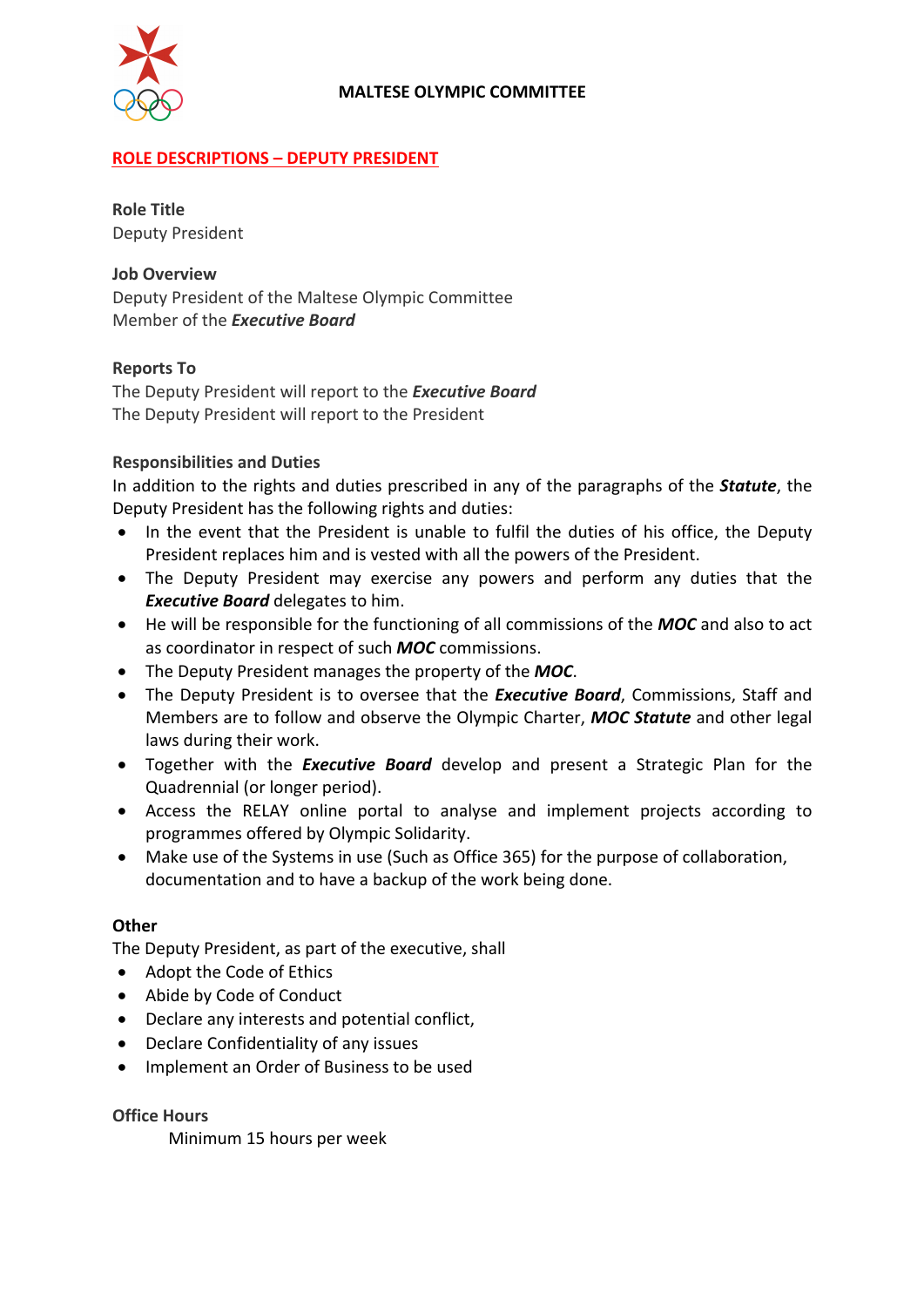

## **ROLE DESCRIPTION – SECRETARY GENERAL**

#### **Role Title**

Secretary General

#### **Job Overview**

Secretary General of the Maltese Olympic Committee

Member of the *Executive Board*

Legal representative of the *MOC* if so appointed by the *Executive Board.* 

Must not hold executive posts with any *Federation*. Within thirty *days* from his election to the *MOC Executive Board*, he must relinquish any such posts, failing which, his election will be deemed null and void.

#### **Reports To**

The Secretary General will report to the *Executive Board* The Secretary General will report to the General Assembly The Secretary General will report to the President

#### **Responsibilities and Duties**

- Together with the President, he monitors and ensures the strict compliance with the provisions of the *Statute* and Bylaws and of any regulations enacted by virtue of the provisions of the *Statute*.
- As much as possible together with the President, the Secretary General represents the *MOC* in its official activities both locally and abroad.
- The Secretary General keeps the minutes of all meetings and other proceedings of the *MOC* and provides for the safekeeping of these minutes, accounts, correspondence and other records of the *MOC*.
- The Secretary General is responsible for the *MOC's* seal, register of members, for assuring that the *MOC* remains compliant with any provisions arising from the *IOC* or from the other institutions to which the *MOC* is affiliated and for assuring the *MOC's* compliance to legal requirements.
- The Secretary General can attend and participate in all Commission or Services meetings "*exofficio".*
- The Secretary General is responsible for the running of the secretariat and the day-to-day administration of the *MOC.* He will also be responsible for the relations with member *Federations.*
- If both the President and Deputy President are unable to fulfil the duties of the President, the Secretary General replaces the President and is vested with his powers.
- Presents an Administrative Report at each General Assembly.
- Presents Minutes from previous *MOC Executive Board* meetings.
- Communicates with the International and European Olympic Committees and other international entities.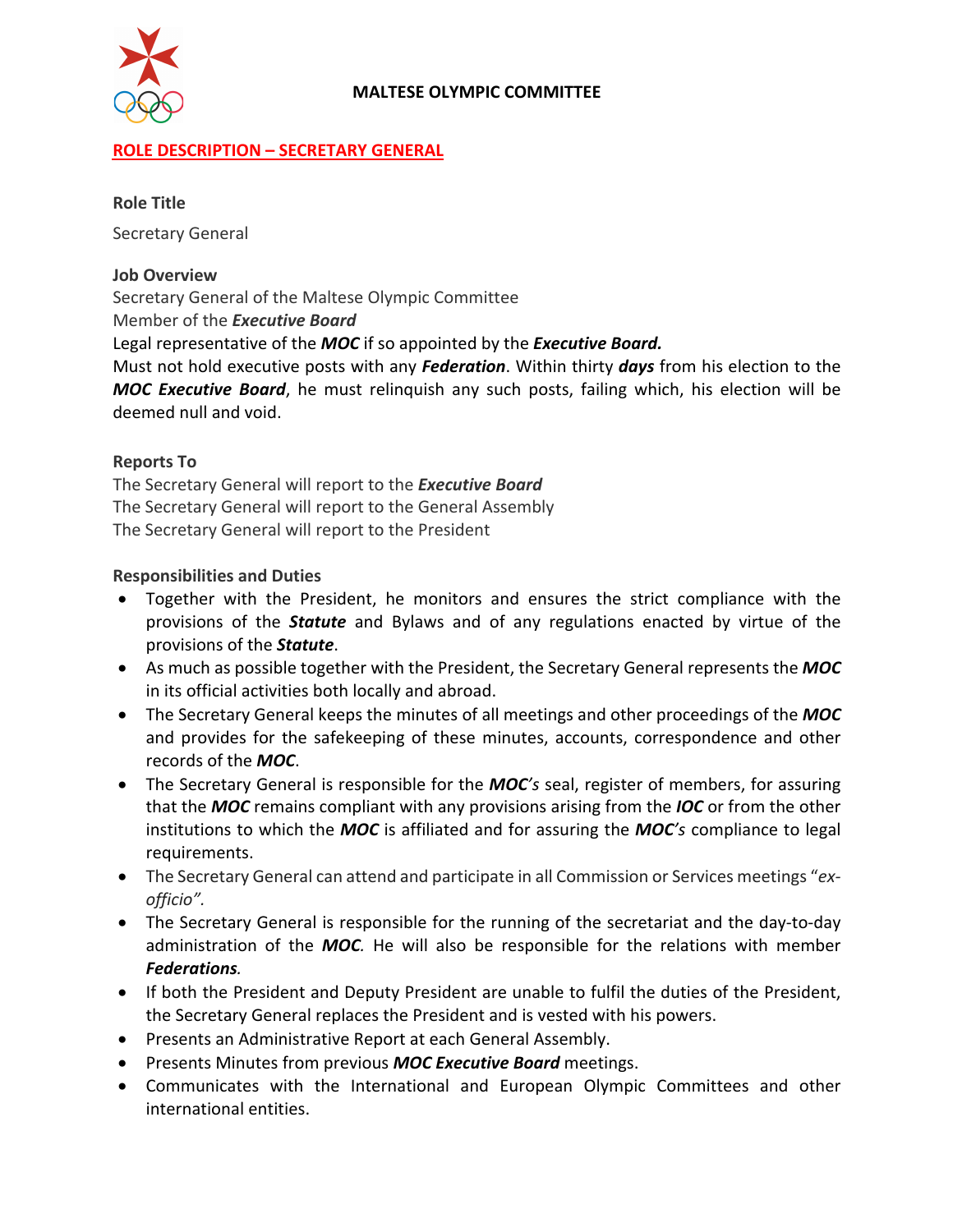

- Together with the *Executive Board* develops and presents a Strategic Plan for the Quadrennial (or longer period).
- Makes use of the Systems in use (Such as Office 365) for the purpose of collaboration, documentation and to have a backup of the work being done.
- Together with the President, holds a quarterly meeting with Administrator and Head of Operations to see developments done, issues to be discussed
- Ensures meetings are effectively organised and minuted by:
	- o Liaising with the President to plan meetings.
	- o Receiving agenda items from *Executive Board* members.
	- o Circulating agendas and reports.
	- o Taking minutes (unless there is a minutes secretary).
	- o Circulating approved minutes.
	- o Checking that agreed actions are carried out.
- Maintains effective records and administration by:
	- o Keeping up-to-date contact details (i.e. names, addresses and telephone numbers) for the **Executive Board** and (where relevant) ordinary members of the *MOC*.
	- o Filing minutes and reports.
	- o Compiling lists of names and addresses that are useful to the *MOC*, including those of appropriate officials or officers of voluntary organisations.
	- o Keeping a record of the *MOC's* activities.
	- o Keeping a diary of future activities.
- Upholding legal requirements by:
	- o Acting as custodian of the *MOC's* governing documents.
	- o Checking quorum is present at meetings.
	- o Ensuring elections are in line with stipulated procedures.
	- o Ensuring *MOC's* activities are in line with its objects.
	- $\circ$  Ensuring charity and company law requirements are met (where relevant, unless there is a separate person appointed to the task).
	- o Sitting on appraisal, recruitment and disciplinary panels, as required.
- Ensures proper communication and correspondence lines by:
	- o Responding to all *MOC's* correspondence.
	- o Filing all *MOC's* correspondence received and copies of replies sent.
	- o Keeping a record of any of the *MOC's* publications (e.g. leaflets or newsletters).
	- $\circ$  Reporting the activities of the **MOC** and future programmes to members, the press and the public (unless there is an Information or Publicity Officer).
	- o Preparing a report of the *MOC's* activities for the year, for the Annual General Meeting.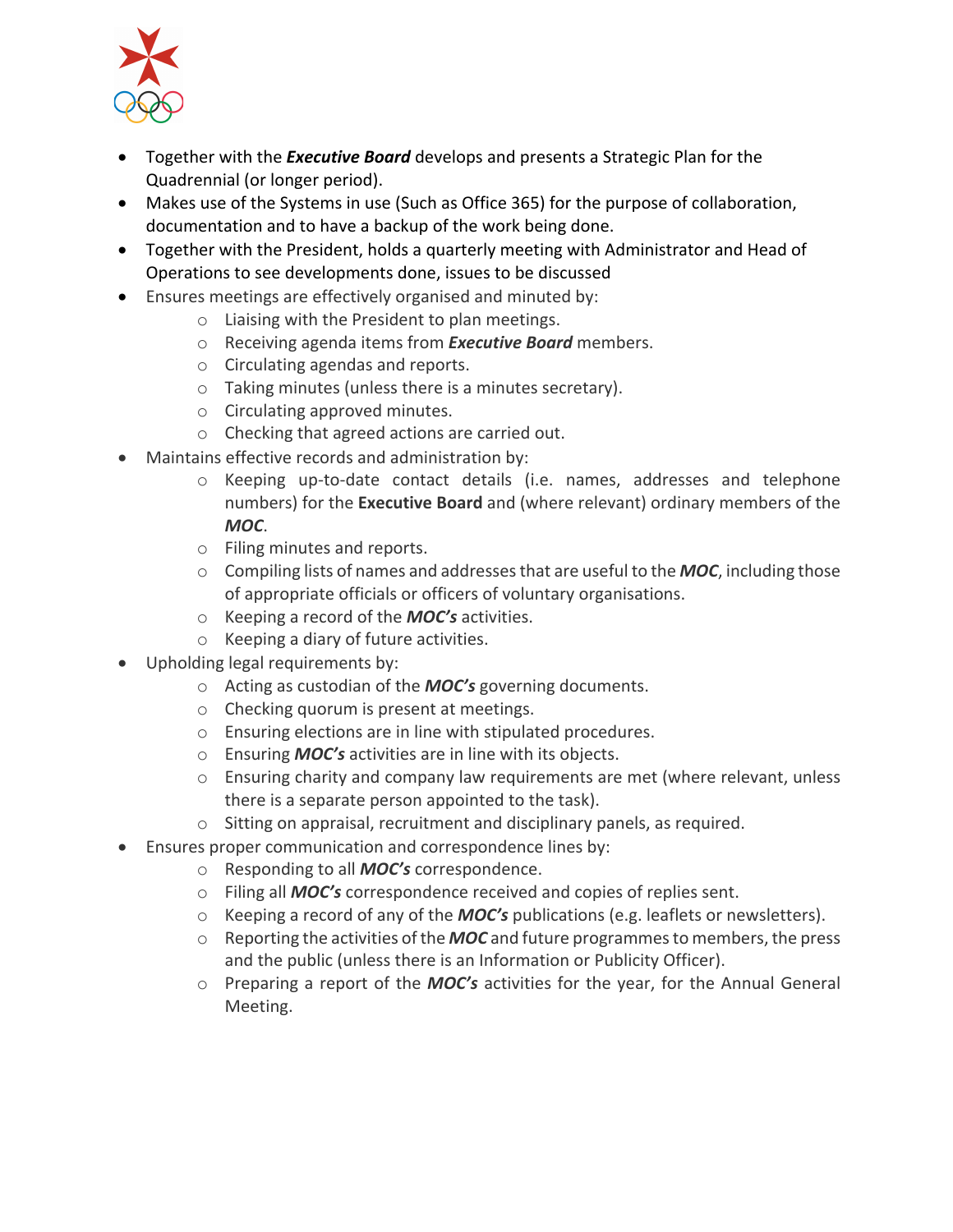

The Secretary General, as part of the executive, shall

- Adopt the Code of Ethics
- Abide by Code of Conduct
- Declare any interests and potential conflict
- Declare Confidentiality of any issues
- Implement an Order of Business to be used

**Office Hours**

Minimum 20 hours per week.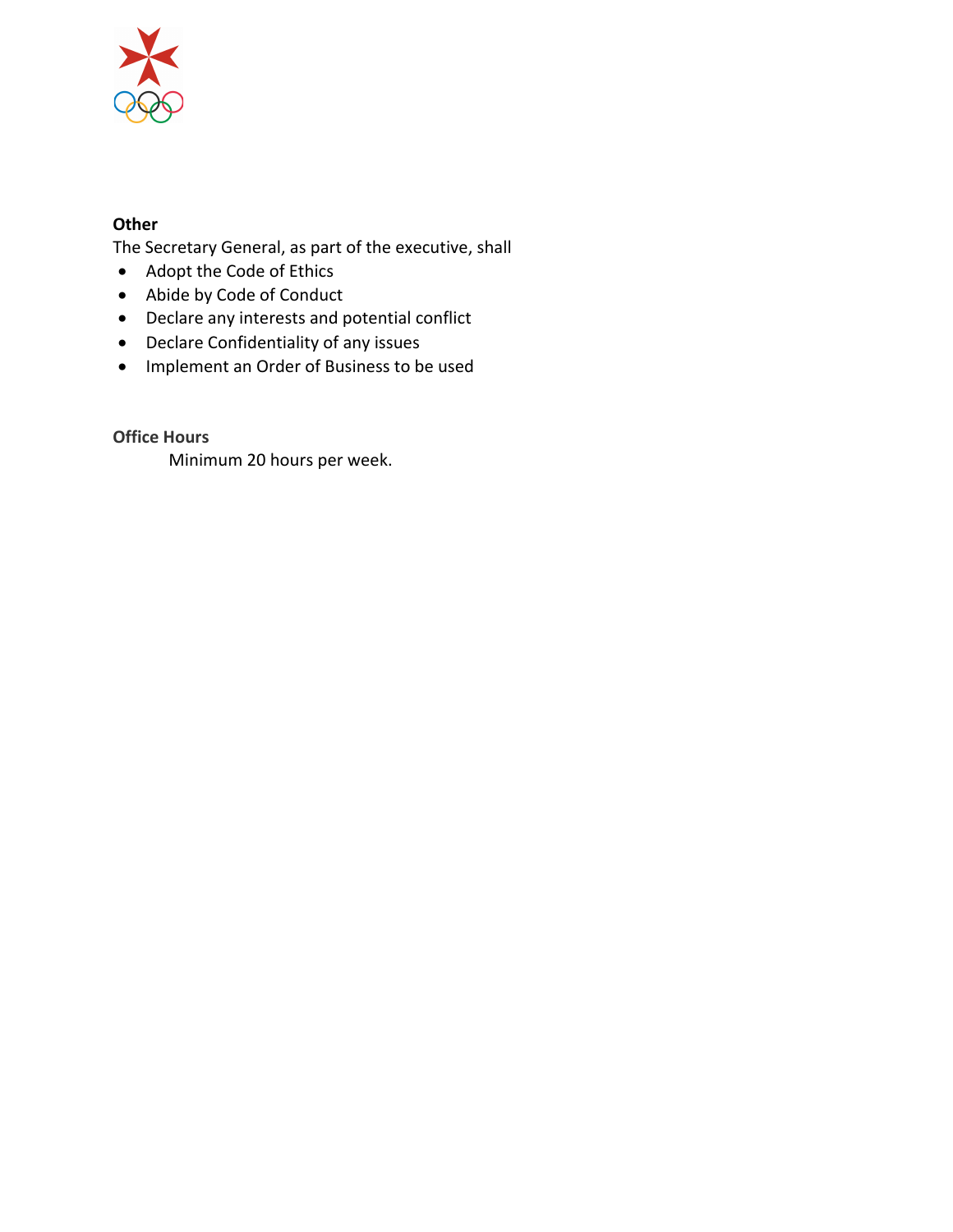

## **ROLE DESCRIPTION – DIRECTOR OF FINANCE**

#### **Role Title**

Director of Finance

### **Job Overview**

Director of Finance of the Maltese Olympic Committee Member of the *Executive Board*

### **Reports To**

The Director of Finance will report to the *Executive Board* The Director of Finance will report to the General Assembly The Director of Finance will report to the President

### **Responsibilities and Duties**

The Director of Finance has the general responsibility for all financial matters of the *MOC* and has the following duties:

- He is responsible for the timely preparation of the *MOC's* budget and financial accounts and for ensuring that the financial records of the *MOC* are maintained in order.
- He reports regularly to the *Executive Board* and will present a yearly budget for the approval of the *Executive Board*.
- The Director of Finance will present professionally audited accounts of the preceding financial year to the General Assembly meeting held in spring of each year. In the Elective General Assembly, the Director of Finance will additionally present a set of professional audited accounts for the preceding quadrennial.
- He is responsible for monitoring the proper collection of all revenues of the *MOC* and for ensuring that payments are made with the approval of the President and/or Deputy President and/or Secretary General and/or the *Executive Board.*
- He is responsible to set up a framework to facilitate the application for and claiming of funds by the *Federations* as well as to their approval.
- He is responsible for the timely application by the *MOC* for international and national available funding programmes and to ensure that the proper procedures are followed on *MOC's* purchases, quotes, tenders and similar expenditure obligations.
- Together with the *Executive Board* develops and presents a Strategic Plan for the Quadrennial (or longer period).
- Access the RELAY online portal to analyse and implement projects according to programmes offered by Olympic Solidarity.
- Makes use of the Systems in use (Such as Office 365) for the purpose of collaboration, documentation and to have a backup of the work being done.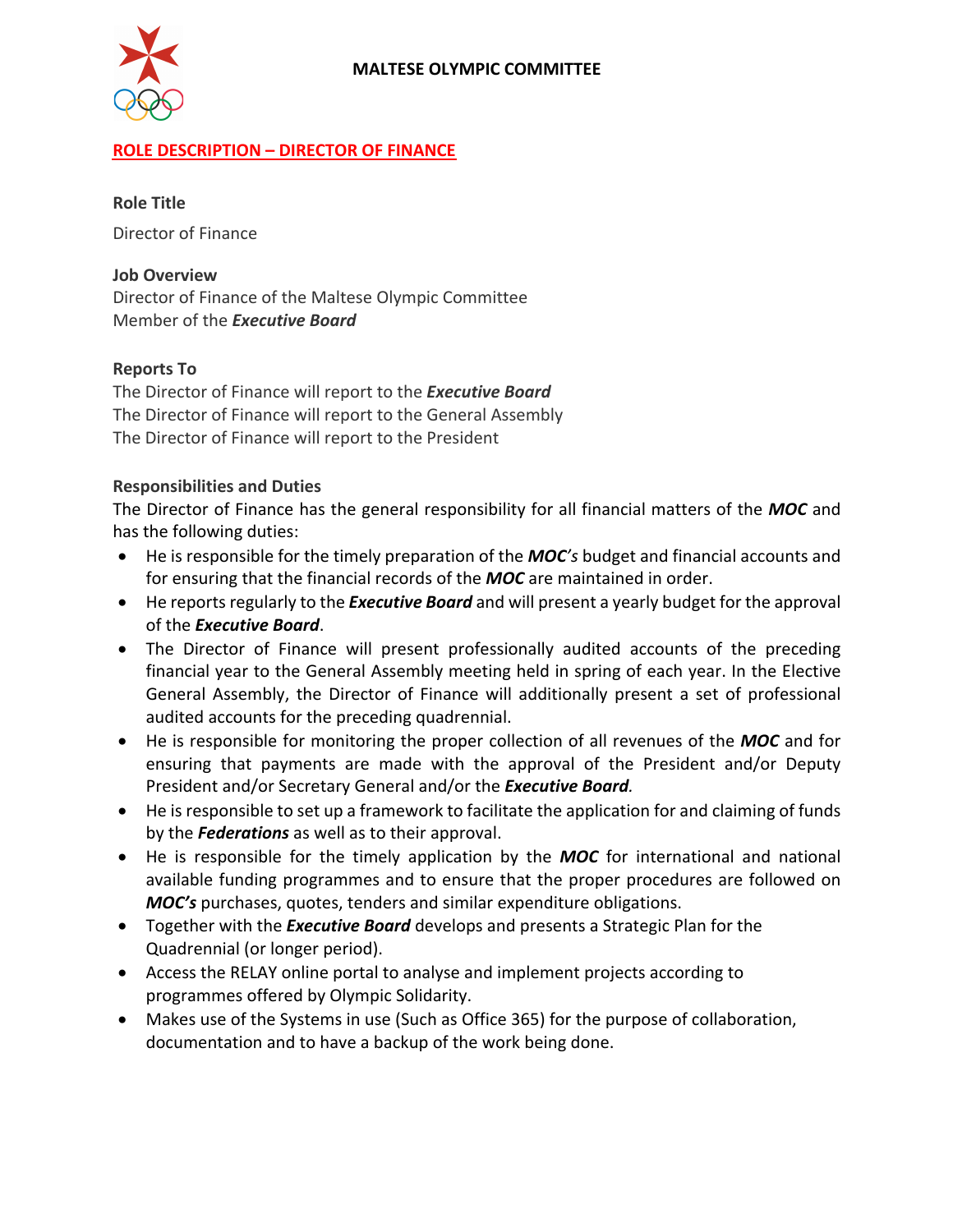

The Director of Finance, as part of the *Executive Board*, shall

- Adopt the Code of Ethics
- Abide by Code of Conduct
- Declare any interests and potential conflict
- Declare Confidentiality of any issues
- Implement an Order of Business to be used

**Office Hours**

Minimum 15 hours per week.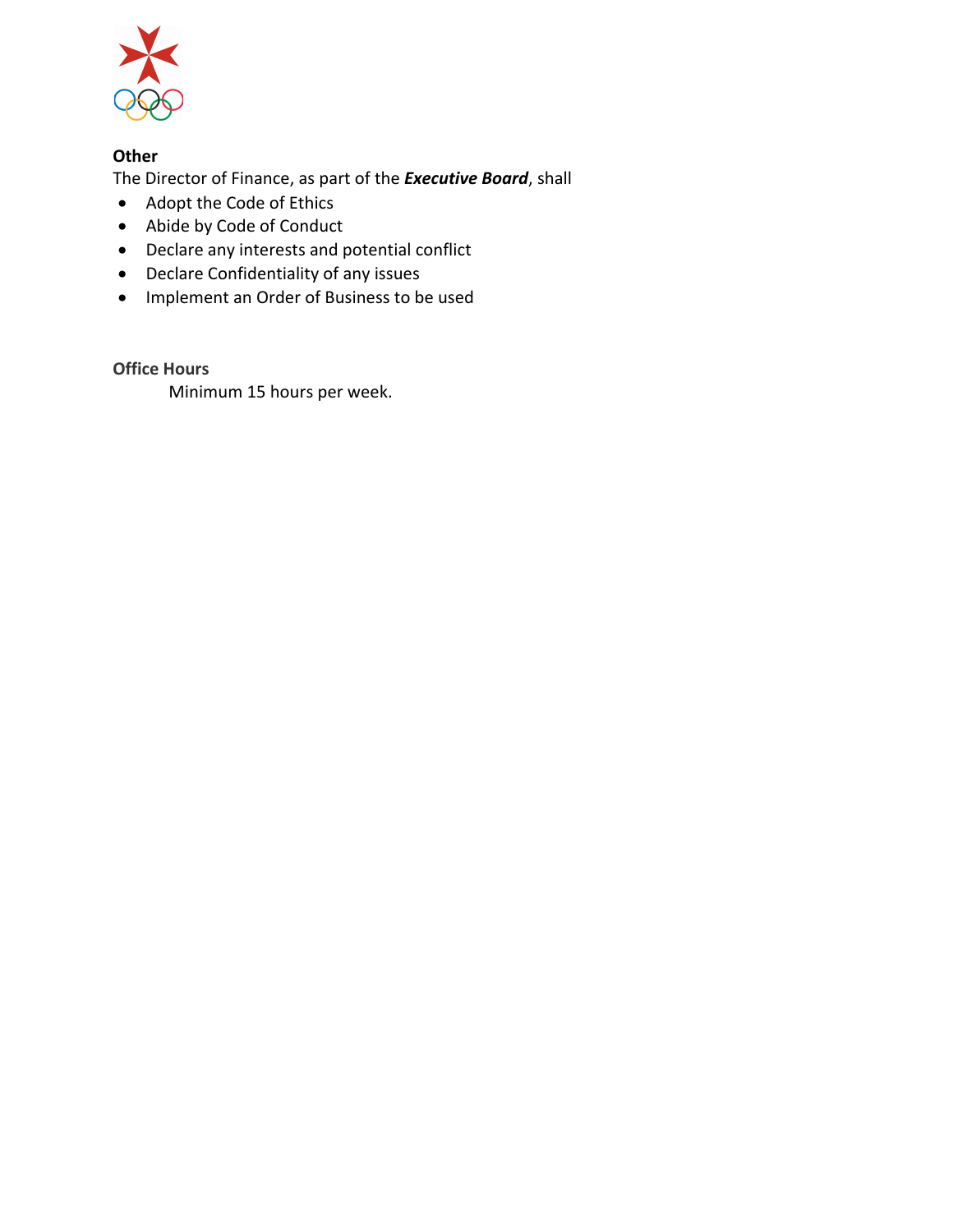

# **ROLE DESCRIPTION – DIRECTOR OF SPORT**

#### **Role Title**

Director of Sport.

#### **Job Overview**

Director of Sport of the Maltese Olympic Committee Member of the *Executive Board* Head of the Technical Commission

#### **Reports To**

The Director of Sport will report to the *Executive Board*. The Director of Sport will report to the President.

#### **Responsibilities and Duties**

The Director of Sport will be generally responsible to prepare the sports and technical programmes of the *MOC* according to the following duties:

- After having consulted the technical person or persons of the respective *Federations,* the Director of Sport will advise and bring forward for approval of the *Executive Board* the list of athletes and officials that have been selected to participate in the *Games.*
- The Director of Sport will be responsible to monitor member *Federations* and the training schedule of the selected athletes.
- The Director of Sport will chair a Sports and Technical Commission to assist him in his duties including those to formulate a policy on the development of youth or elite athletes. The Technical Commission will be responsible to oversee, set targets and put in place processes to manage:
	- o Elite Sport
	- o Sports for All
	- o National Team Support
	- o Technical Preparation
	- o Youth Development
	- o Sports Development
- The Director of Sport will be responsible for technical issues that may arise during the *Games* and will liaise with the appointed Chef de Mission for the *Games* to ensure the well-being of the athletes and officials during the *Games.*
- The Director of Sport will be responsible to liaise with the Medical Commission to ensure that athletes representing the *MOC* at the *Games* will do so under personal healthy conditions.
- Prepares a technical report for each of the *Games* that the *MOC* participates in.
- Together with the *Executive Board* presents a Calendar of planned Games and Events on an Annual Basis.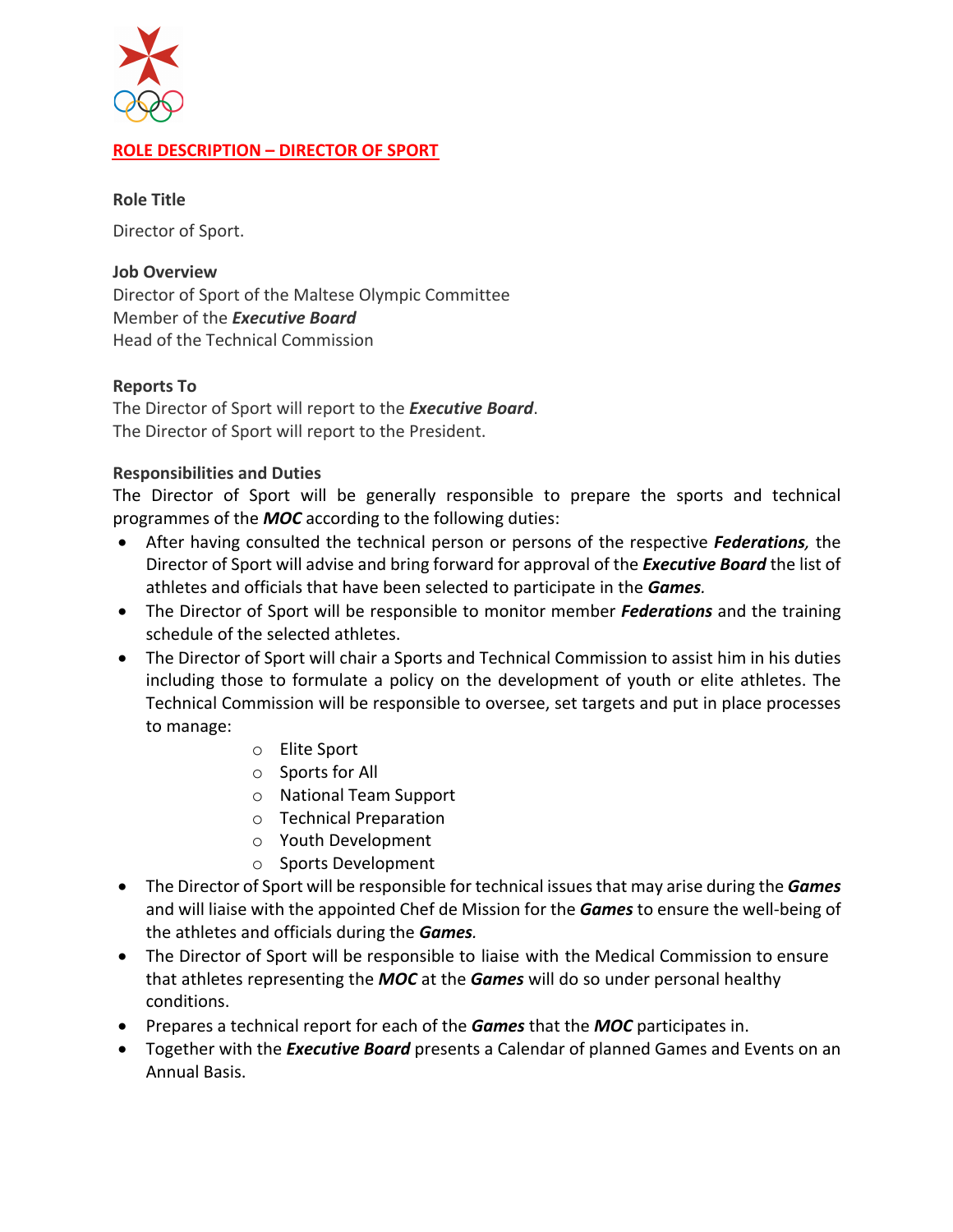

- Together with the *Executive Board* develops and presents a Strategic Plan for the Quadrennial (or longer period).
- Access the RELAY online portal to analyse and implement projects according to programmes offered by Olympic Solidarity.
- Makes use of the Systems in use (Such as Office 365) for the purpose of collaboration, documentation and to have a backup of the work being done.

The Director of Sport, as part of the *Executive Board*, shall

- Adopt the Code of Ethics
- Abide by Code of Conduct
- Declare any interests and potential conflict,
- Declare Confidentiality of any issues
- Implement an Order of Business to be used

**Office Hours**

Minimum 20 hours per week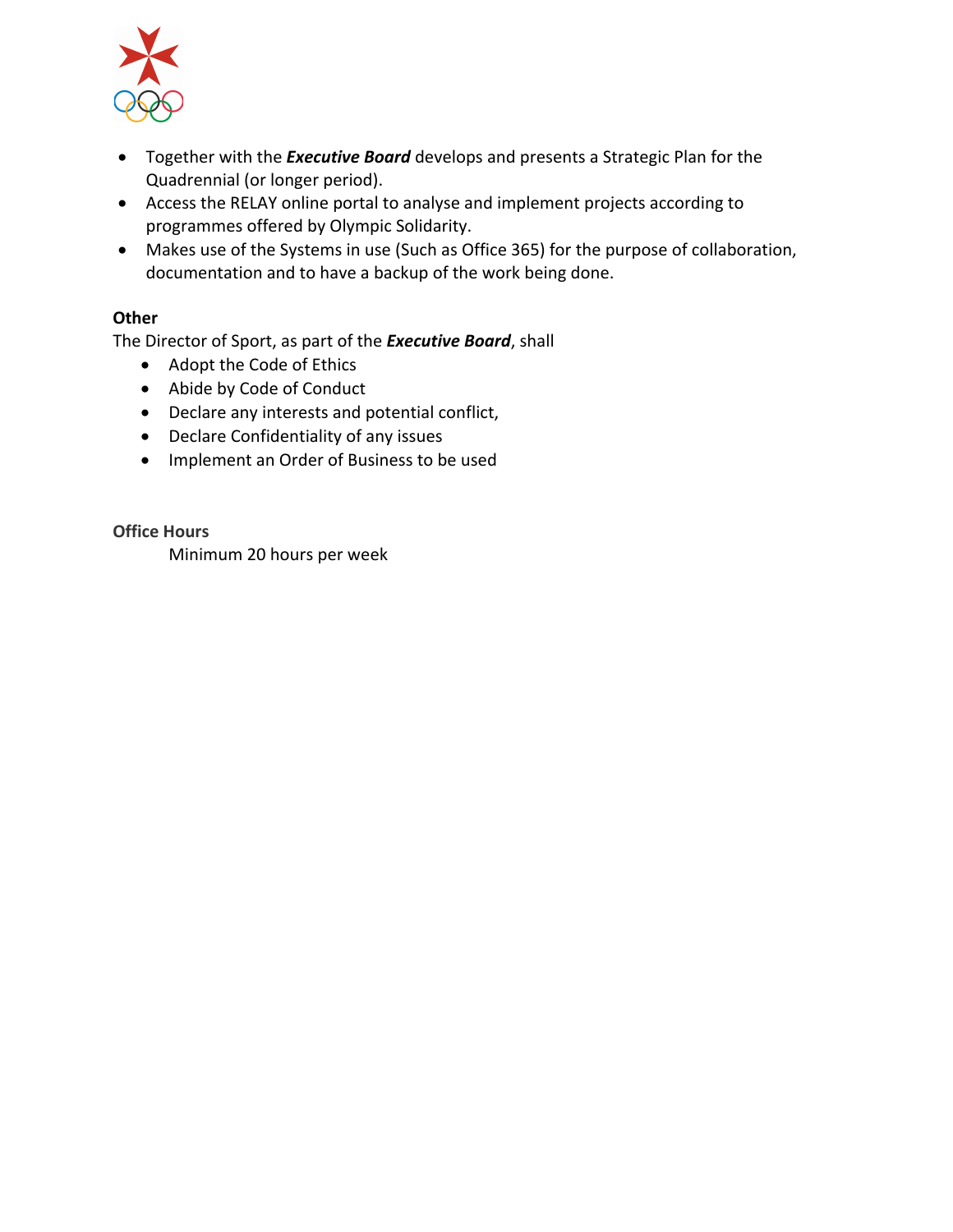

## **ROLE DESCRIPTION – EXECUTIVE BOARD MEMBER**

**Role Title** Executive Board Member

**Job Overview** Member of the *Executive Board*

### **Reports To**

The Executive Board Member will report to the *Executive Board* The Executive Board Member will report to the President

## **Responsibilities and Duties**

- Together with the *Executive Board* develops and presents a Strategic Plan for the Quadrennial (or longer period).
- Makes use of the Systems in use (Such as Office 365) for the purpose of collaboration, documentation and to have a backup of the work being done.
- Co-ordinates, prepares and plans tasks being assigned to him with staff that need to implement the tasks assigned. If the director decides that he would like to implement some of the things himself then this is also possible as long as enough time is being implemented.
- The Executive Board Member will chair a Commission or a Service.
- Access the RELAY online portal to analyse and implement projects according to programmes offered by Olympic Solidarity.
- Reports back to the Executive with tasks being done in the areas assigned.

## **Other**

The Executive Board Member, as part of the executive, shall

- Adopt the Code of Ethics
- Abide by Code of Conduct
- Declare any interests and potential conflict
- Declare Confidentiality of any issues
- Implement an Order of Business to be used

#### **Office Hours**

If the Executive Board Member has no direct portfolio that is being directed by himself, but only provides leadership and supervision:

Attend the Executive Board Meetings Minimum 10 hours per week